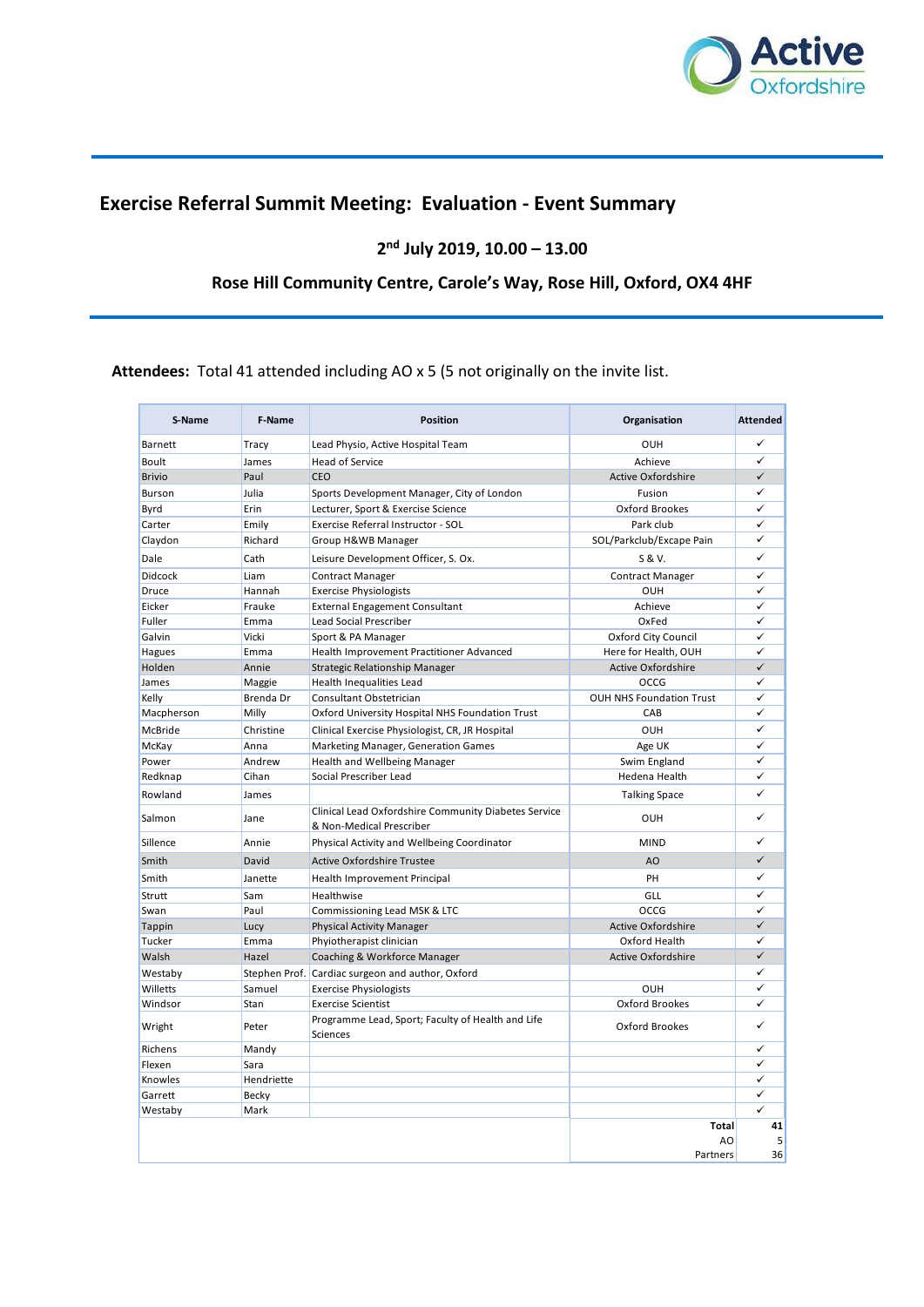### **Evaluation Form Feedback Analysis:**

| <b>Evaluation</b>           | Exc. / V. Gd | Good | Fair   |
|-----------------------------|--------------|------|--------|
| Benefit of the event to you | 71%          | 19%  | $10\%$ |
| Event content               | 67%          | 24%  | $10\%$ |
| Venue                       | 67%          | 29%  | 5%     |
| Speaker sessions            | 71%          | 19%  | $10\%$ |
| Workshop sessions           | 76%          | 24%  | 0%     |
| Overall event organisation  | 90%          | 10%  | 0%     |

## **Section A: Detailed analysis:**







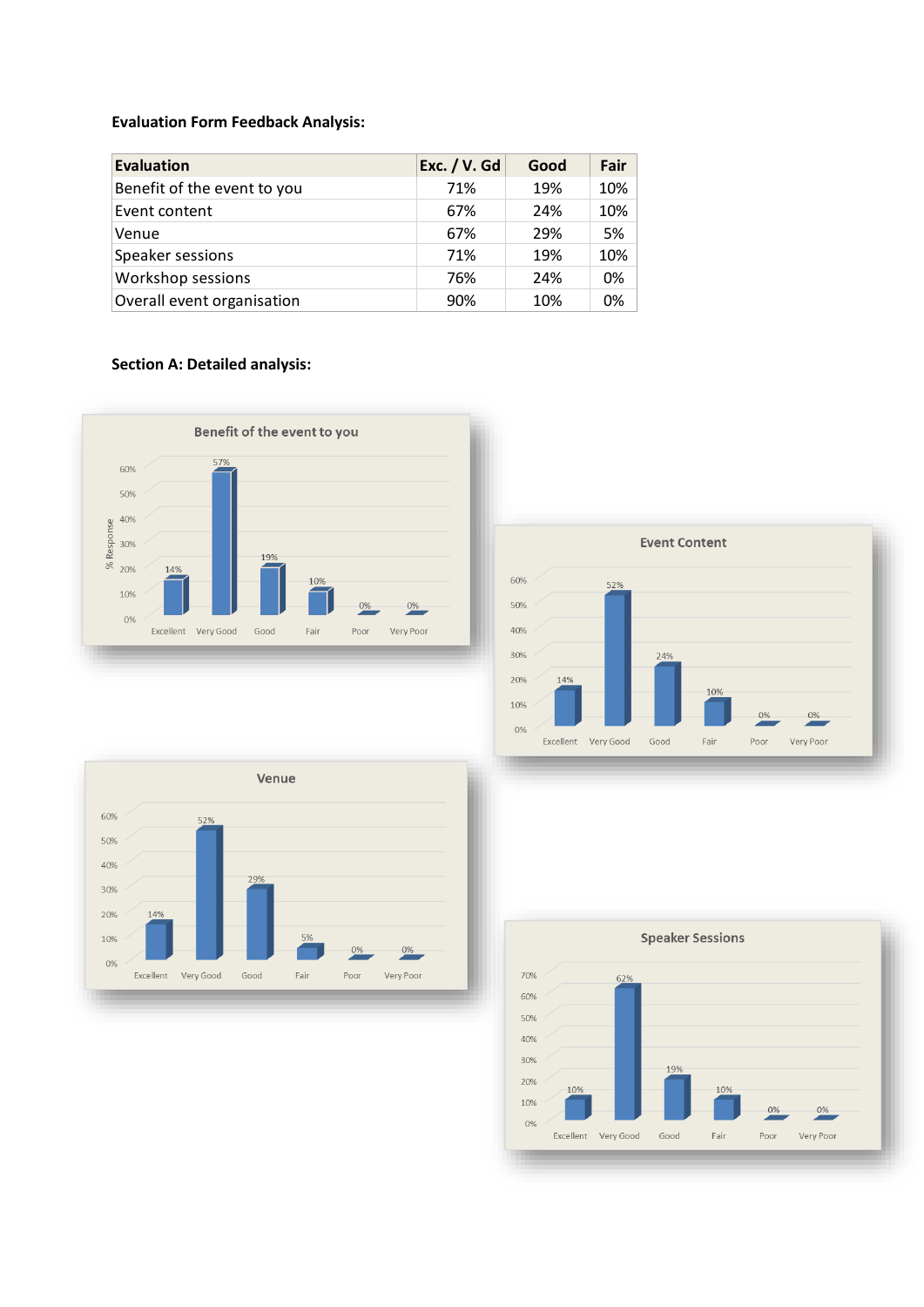



#### **Section A Comments:**

#### **A. Comments**

#### **1. Benefit of the event to you**

Good to establish links with other professionals

Networking - finding out who's involved.

Our part may be fairly small - involved in exit routes / activities provided, but good to be part of process.

I would have liked more info about the current scheme at the moment - how many people were being referred, where in the county etc.

Network. Joint space to share; invovlement / engagement from wide experiences / roles; find out what's going on/ others experiences - Good to interact with other key agencies.

Good networking opportunity to meet some of the leisure providers.

Networking. People keen to get involved / improve the current situation.

Don't know much about exercise referral & still a bit confused.

### **2. Event content**

Felt rushed. Some presentations less relevant - more focused on key messages. More workshop time.

Particularly poignant was Ox Brookes' input on health system in Germany.

Particularly enjoyed P. Wright and views on how very different society can be.

Well seet out content looking at previous schemes, current need & good workshop time.

Good mix of workshops and presenters. Just ensure work produced is used to inform future work.

Good range of people from varoius organisations.

Maybe a bit too much blue sky thinking for me.

### **3. Venue**

Bit hot!

Easy to access. Parking (free). Light, spacious room, clean facilities. Clean, bright, airy.

### **4. Speaker sessions**

Shame Peter Wright was cut short.

Passionate, clear, thought-provoking.

I would have appreciated more of a background on Ex Ref & timeline & where we are now, what the future holds.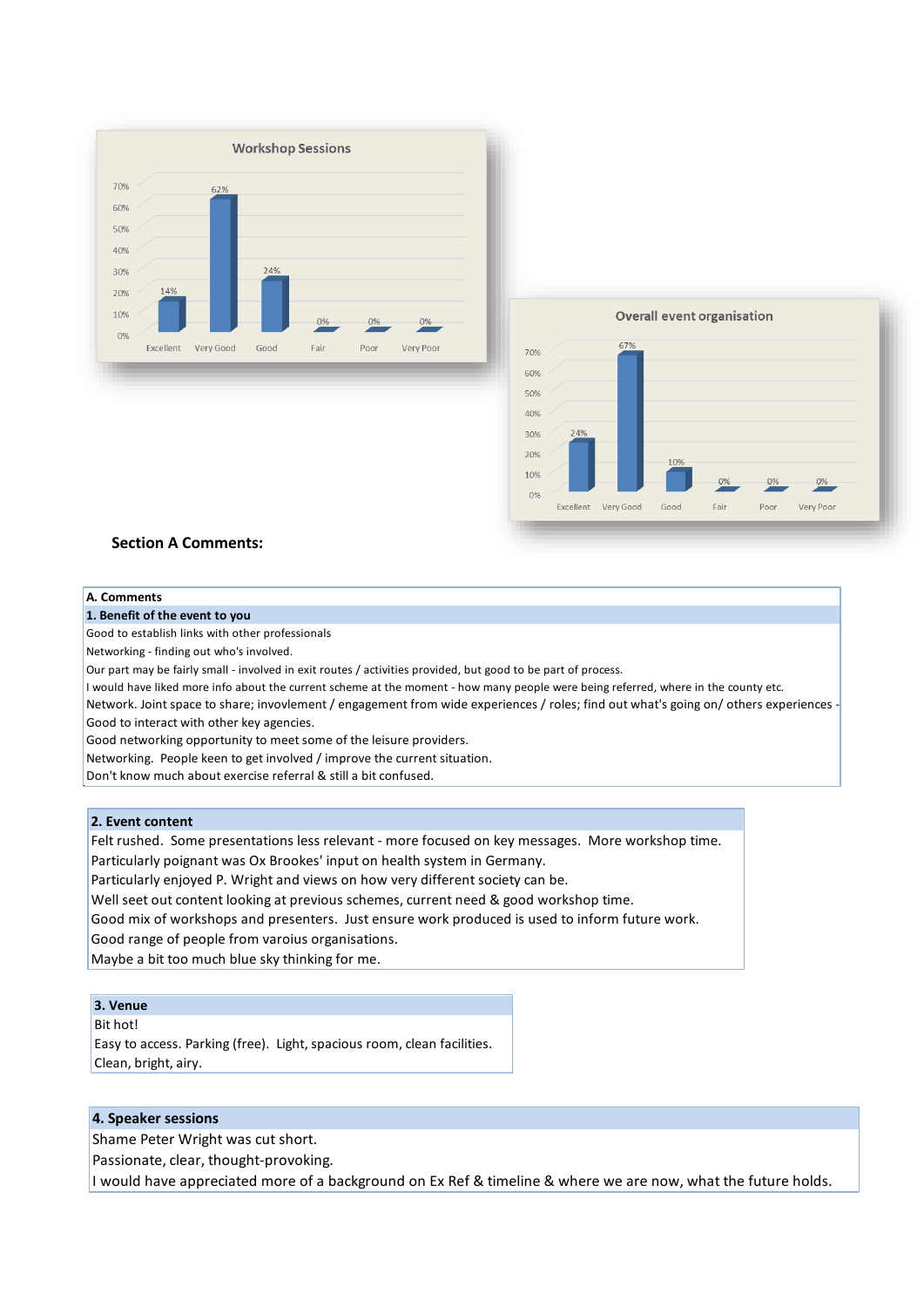### **5. Workshop sessions**

Most useful aspects for me.

Productive; share; learn.

Good idea in general (very good); summarising across the room not so great.

Useful, great to get ideas on how to move forward and what ideally a scheme would look like. Good to have discussion along with others working within AO. Be nice to have more of these type of sessions.

### **6. Overall event organisation**

#### All very seamless

Timely. Event was cohesive and aim & intention of the event was easy to understand. Given this was health event, was surprised at no catering of healthy snacks afterwards, or dairy free optinos of milk.

### **Section B. Analysis**



### **Section B Comments:**

| 1. Did the event meet your expectations?                                             |  |  |  |
|--------------------------------------------------------------------------------------|--|--|--|
| Different to what I expected - the process is more in its infancy than I'd realised. |  |  |  |
| Yes - but also depends on what happens next.                                         |  |  |  |
| Was really beneficial to have multiple organisations in one room.                    |  |  |  |
| Somewhat - thought more time would be spent on workshops.                            |  |  |  |
| Good overview of issues / challenges & evidence.                                     |  |  |  |
| Useful information provided & useful ways gaining of information.                    |  |  |  |
| Very helpful for progressing ER and meeting new contacts.                            |  |  |  |
| Good content.                                                                        |  |  |  |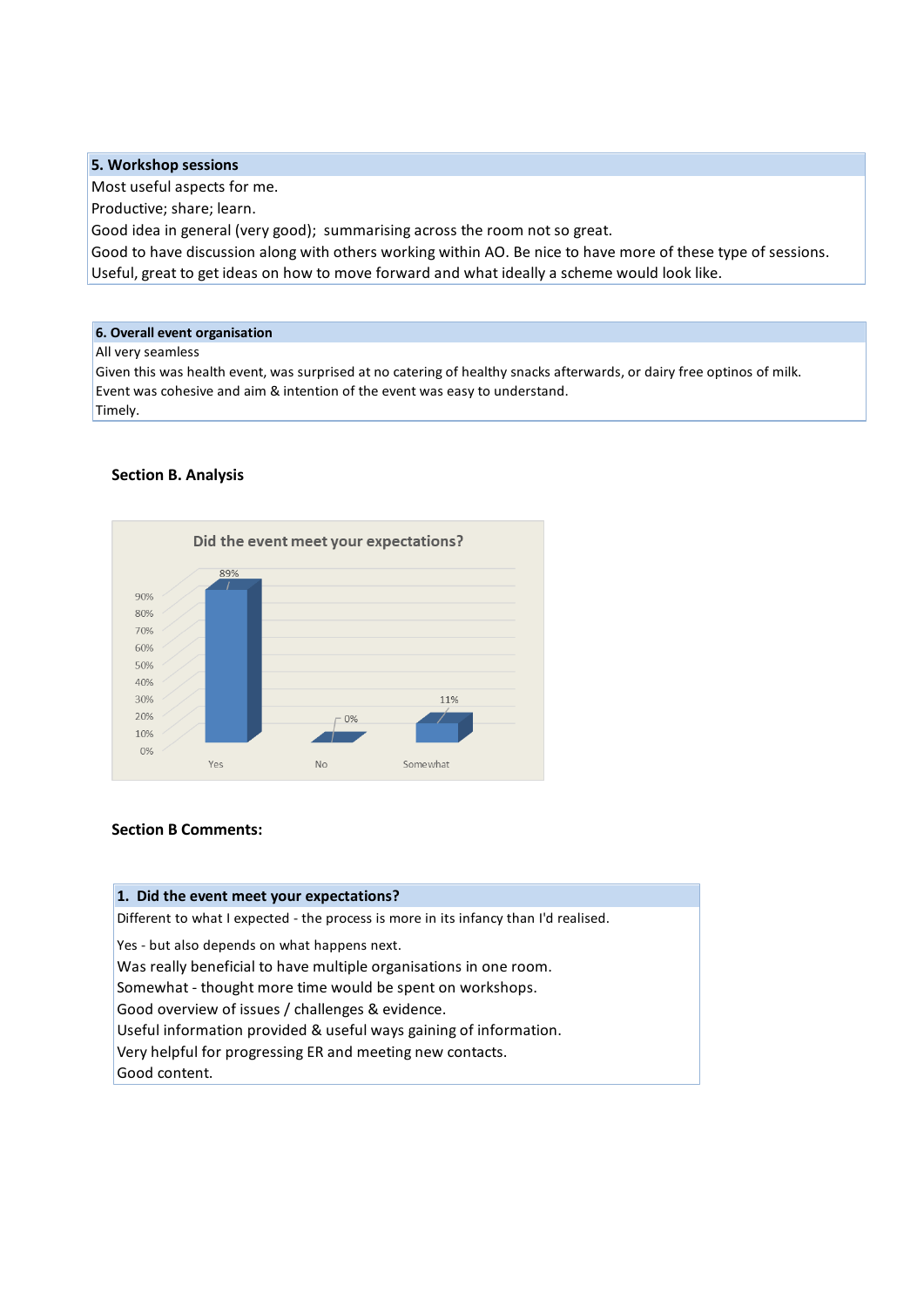#### **2. Would you like to be involved in future development, if yes, how?**

Quarterly workshops to be sure information we have is up to date also keeping up with changing circumstances

As far as can be - our role is as community referral route to GAGH+Health walks but also keen to see Fusion improve their traditional EoR offer. then empower patients to exercise /remain active.

Patients - they should be involved & it wojuld be good to hear from some of the service providers about what the support they give actually looks like.

Not sure - would need to know more about what would be invovled / what's needed. Probably others better placed than I am to contribute. Task & Finish group

Not sure yet.

Yes in the (re)design of what is currently offered

More meetings / taskforce about how we can move the scheme forward & have a clear single point of access / referral.

Name added to the list. Thank you.

Yes - Task & Finish group

Communication of new processes. Be part of how referral is streamlined and 1 point of contact.

I would like to be kept informed but not sure how much I would be able to commit. More of these group sessions to bring us all together as we are all trying to get more people more active. We should all be the same (operating) in

Yes happy to be involved in any steering group to take it forward.

#### **3. Any other comments?**

Got the county on first step of being connected. Thank you. Interested in what next steps look like/ what's acted on.

It would be great to get some input on ongoing development of this scheme for all the participants of today.

Really enjoyable morning.

As discussed: building partnerships with patient groups, e.g. condition specific champions / amabassadors & to include representation from Need to have one organisation to take leadership - Active Oxfordshire.

#### **Section C Analysis:**